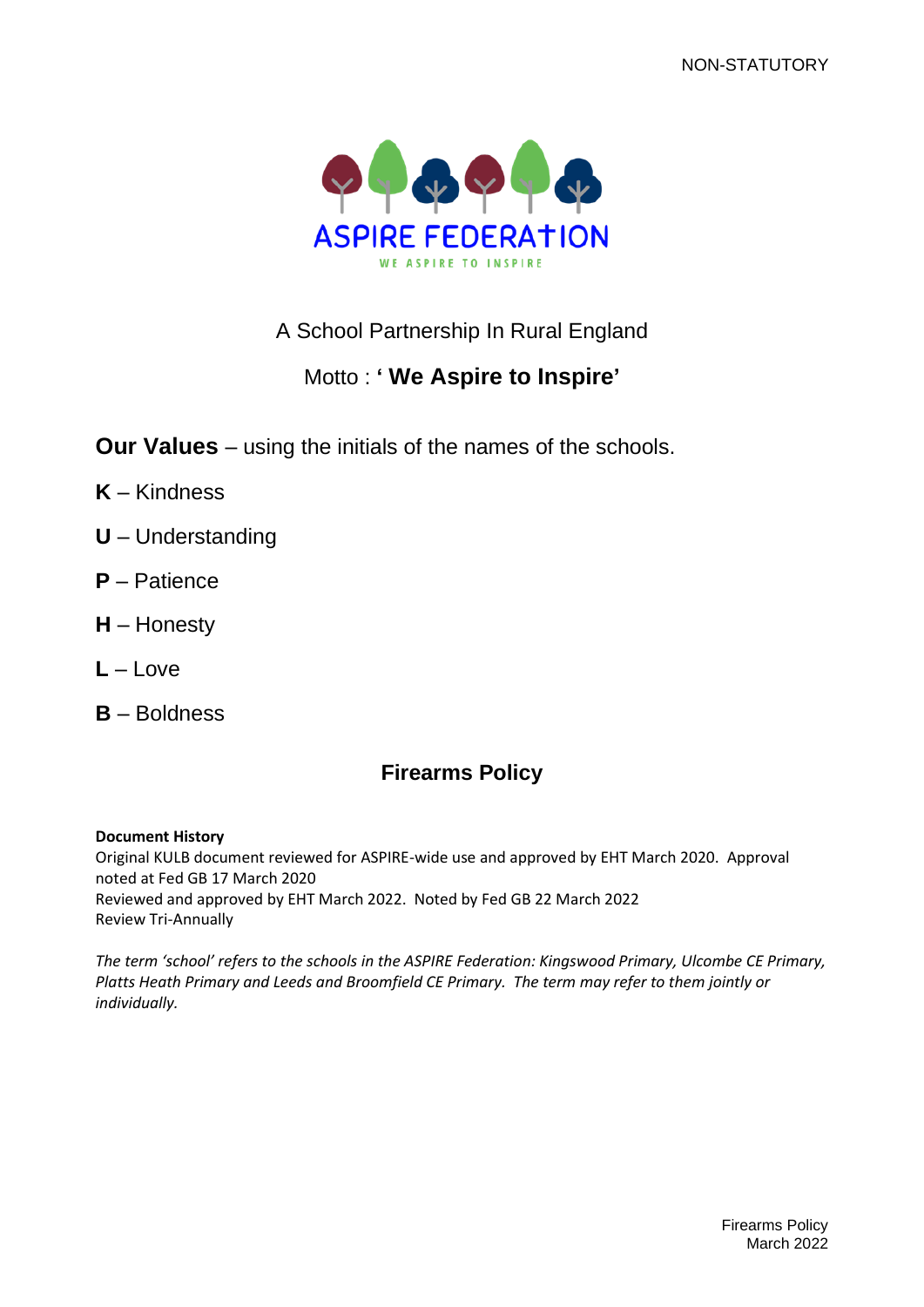At our two Church of England schools this policy will be delivered through strong links made to our Christian values:

### **Leeds & Broomfield Church of England Primary School**

At Leeds & Broomfield we build strong foundations for all; to learn, flourish and fill their hearts with God's love. Everyone is important, valued and needed to make L&B grow. We give a quality all round nurturing education which develops the whole child; If the rain came we would not fall.

"*As many hands build a house, so many hearts make a school."*

*(Matthew Ch 7 24-27)*

## **RESPECT RESILIENCE EMPATHY CURIOSITY HONESTY**

Our school Christian Values support the development of the children and all within the school and local community, giving the children and staff a positive outward looking view. The pupils and staff support and help each other and the local community enabling all to flourish.

We have explored the story of Matthew (Ch 7 24-27) showing curiosity, and the children felt empathy for the builder of the house on the sand, but said they must be resilient to try again. Jesus was honest with his followers and people followed and trusted him. The story continues showing how Jesus respected all and everyone who wanted to listen and learn could – no one was turned away. This high level of inclusion and respect is what makes Leeds and Broomfield a great school community to be part of 'many hearts make a school'.

### **Ulcombe Church of England Primary School**

"*Unity and diversity in the body – one body, many members."*

*(Corinthians Ch 12 12-27)*

### **HOPE RESPECT ENDURANCETRUST**

At Ulcombe Church of England Primary School endurance plays an important role in both our social learning and cultural ethos, where children aspire to be the best they can be. Diversity is the key to our curriculum and opportunities to progress and succeed both academically and as individuals are provided – many members working in unity with respect for each other. Hope is at the heart of our school community and is explicitly shown by both children and adults in our school, regardless of where the path of life leads them. Through God's love and trust each individual learns the skills important for them but also adds value to the community as a whole.

We are Ulcombe Church of England Primary School and each one of us is a part of it!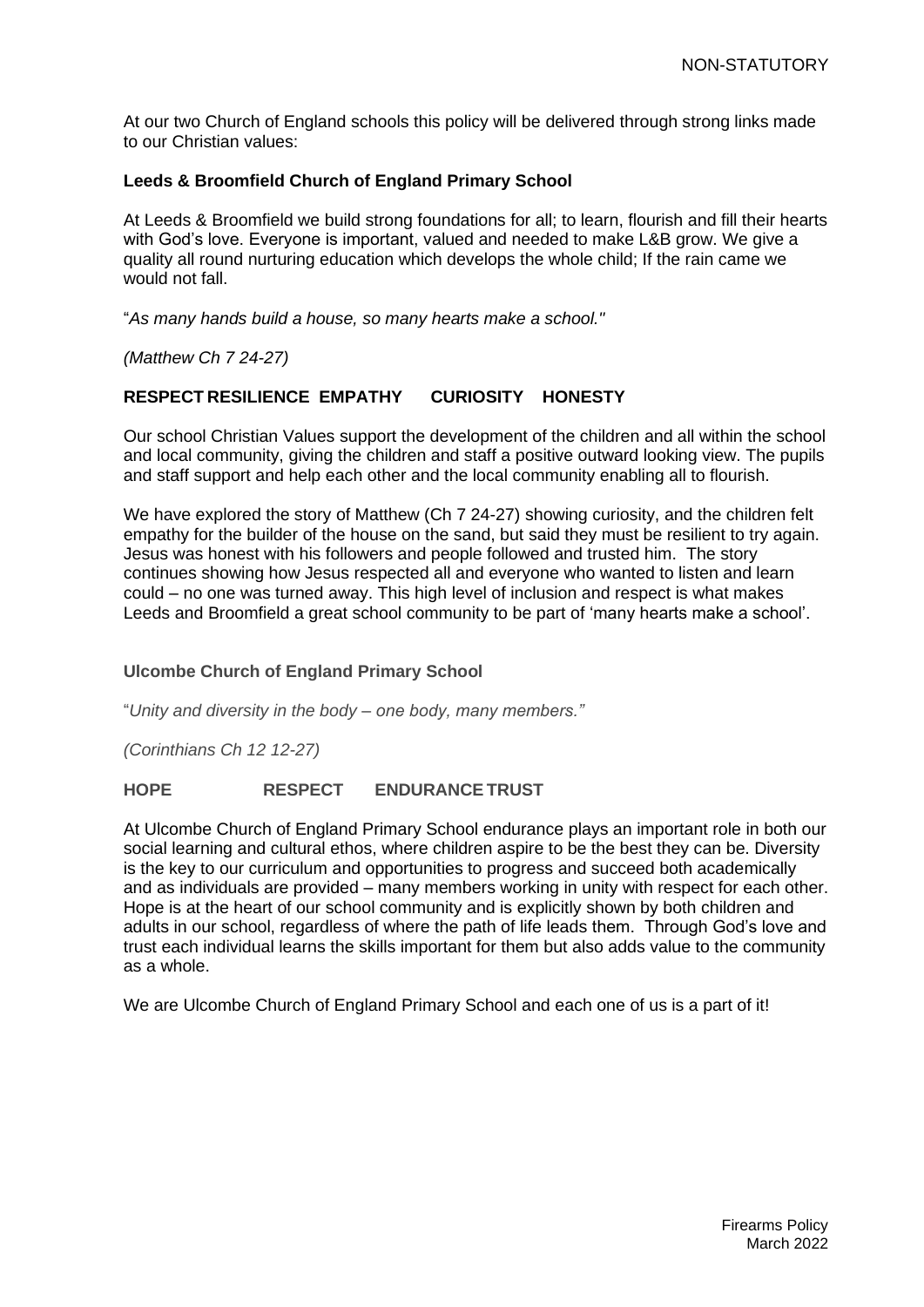### POLICY ON FIREARMS AND OTHER OFFENSIVE WEAPONS IN SCHOOLS

- 1. The safety of pupils, students, teaching and non-teaching staff, parents and visitors who may be involved with educational establishments on a day-to-day or less regular basis is of paramount concern, and must be protected through minimisation of risk of harm. Although Governing Bodies of schools are required to report annually<sup>1</sup> to parents the arrangements made for the security of the pupils and the staff at the school and on the school premises, the LEA believes that these arrangements should be reinforced by limiting unnecessary risks or accidents which may arise from firearms or other offensive weapons being brought on to or kept at school sites.
- 2. Following important studies including that of the Working Group on School Security and the Suzy Lamplugh Trust report on Personal Safety and Violence in Schools, this policy on firearms and offensive weapons in schools and other educational establishments is intended to protect the health and safety of all.

#### **The County Council does not permit any firearms or other offensive weapons to be brought on to or kept on any school site or other educational establishment.**

- 3. This policy fits well with existing legislation. By the Offensive Weapons Act 1996, a person who without proof of good reason or lawful authority has an article with blade or point, or an 'offensive weapon', on school premises is guilty of an offence. It is a particular defence to prove that the article or weapon was needed for use at work, for educational purposes, for religious reasons or as part of any national costume. Imprisonment or a fine (or both) follow conviction.
- 4. A constable may enter and search school premises on reasonable grounds for believing that an offence has been or is being committed. If he does so and reasonably suspects that he has discovered an article or weapon of the kind described he may seize and retain it. He may use reasonable force, if necessary, to gain entry to the premises.

#### **Definitions**

5. "Firearm" is to be interpreted as any lethal barrelled weapon that can (or can be converted to) fire a shot, bullet or missile. "Schools and other educational establishments" is to be interpreted as all buildings and grounds at a school or educational establishment in Kent in receipt of County Council Funding. "Offensive weapon" is to be interpreted as any device made, used or adapted to cause injury.

#### **Exceptions**

- 6. In a very limited number of instances, there may be permitted exceptions to this general proscription. These are that firearms may be held:
	- For the specific supervised safe use by a Cadet Force<sup>1</sup>
	- For safe use by school staff in sporting events (purpose-made firearms known as starting pistols) $2$
	- For safe use in some scientific experiments $3$

Existing guidance identified in each footnote should be referred to where such firearms are kept in order to ensure that they are legally held, used and kept safely.

Exceptions must be agreed in writing by the Strategic Director or his nominated representative, and are to be renewed annually.

7. Under no circumstances may offensive weapons be brought on to or kept at any school or educational establishment, with the limited exception of personal items of religious